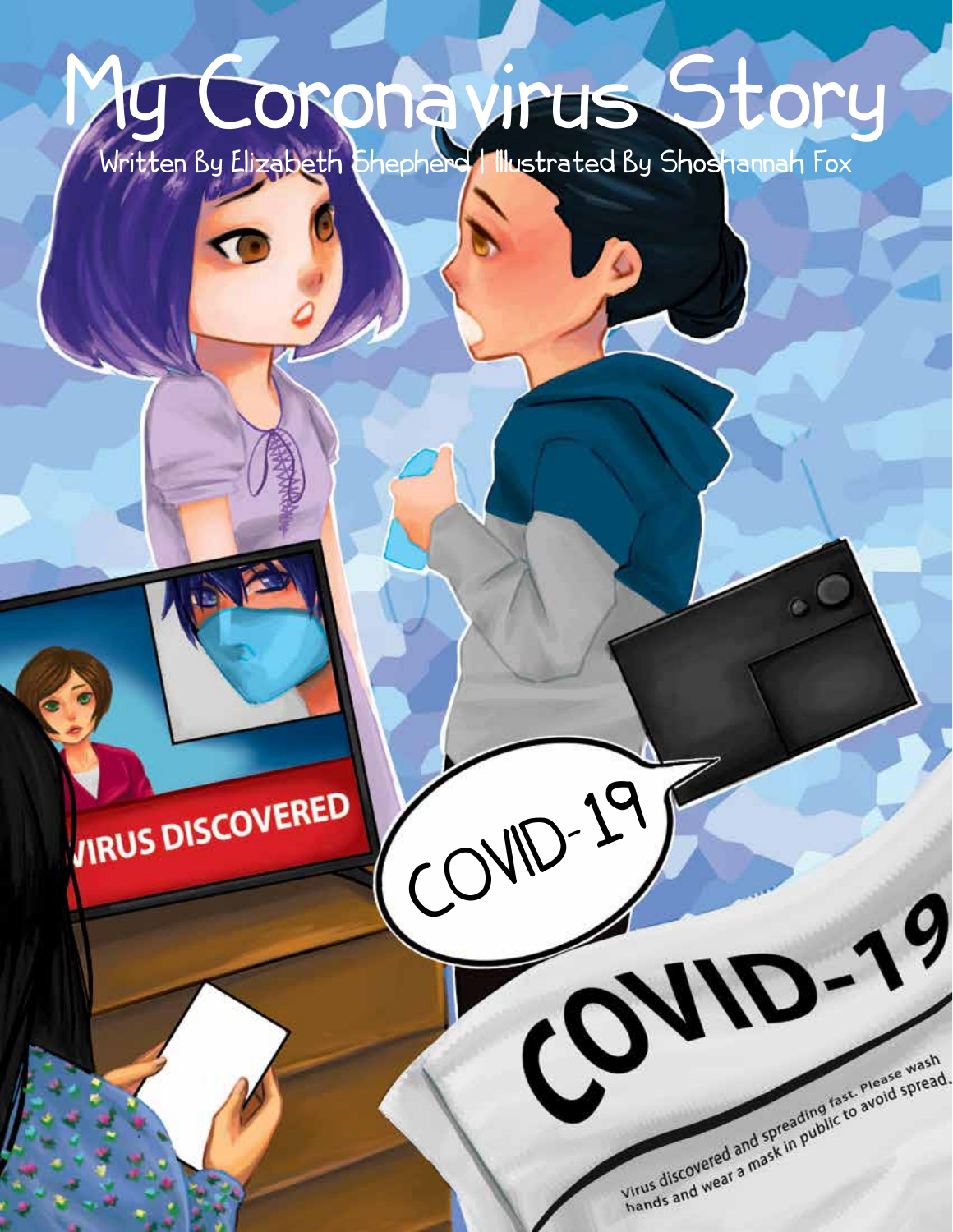## My Coronavirus Story

This resource was created in partnership by: Sioux Lookout First Nations Health Authority  $\epsilon$ Kwayaciiwin Education Resource Centre.

> Written By Elizabeth Shepherd Illustrated By Shoshannah Fox



Sioux Lookout **First Nations Health Authority** 

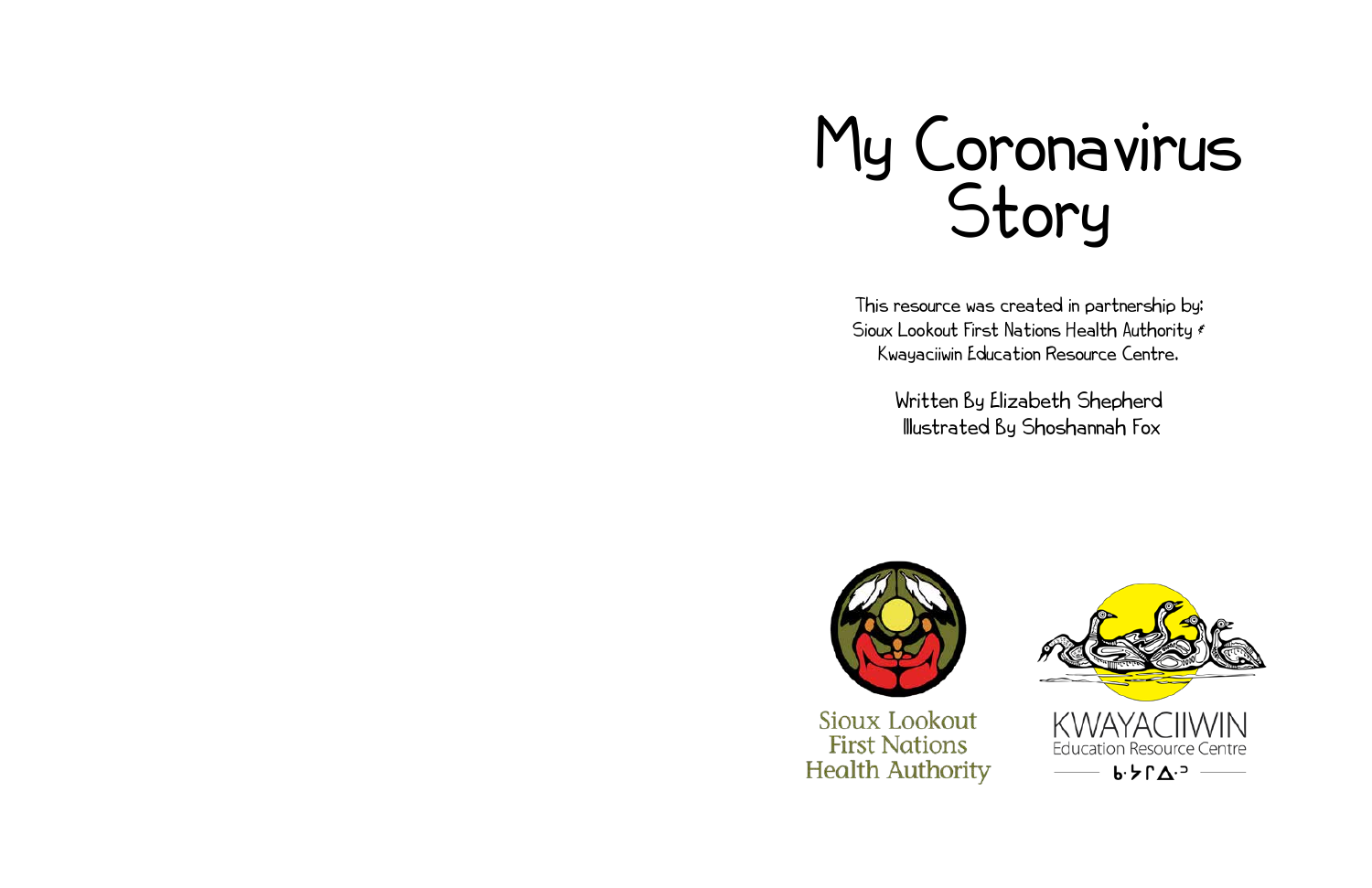There is a new word I keep hearing …

My family talks about it I hear it on the television and the radio

I see it in the newspaper and on social media

The word is coronavirus!

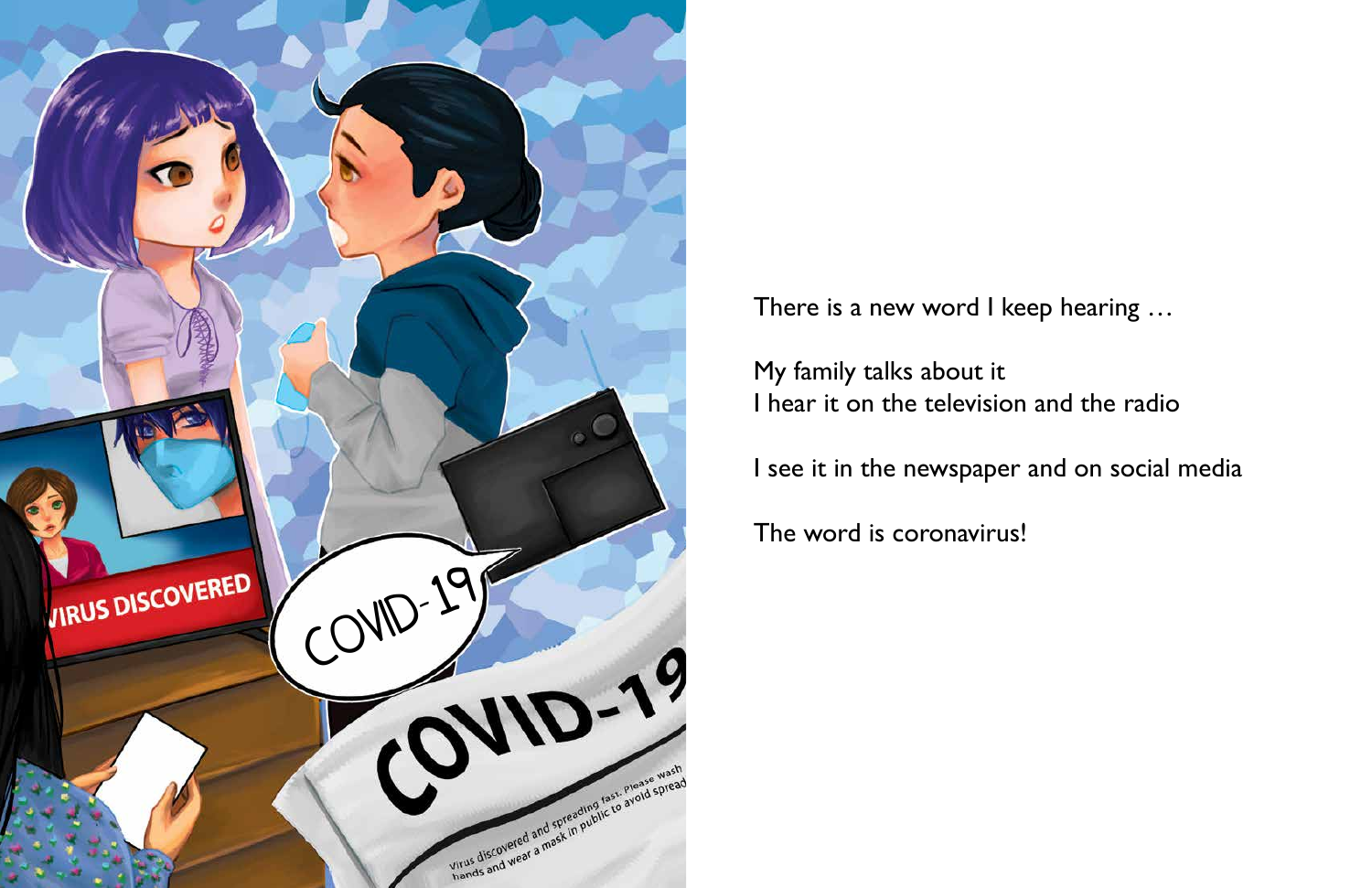The coronavirus is a germ. Germs are very tiny things that live all around and even inside me.

While some germs are good, this germ can make me, and others like my Kokum and Shoomis, sick. This sickness is called COVID-19. It gets its name from the family of germs it comes from - coronaviruses - and for the year it was discovered – 2019.

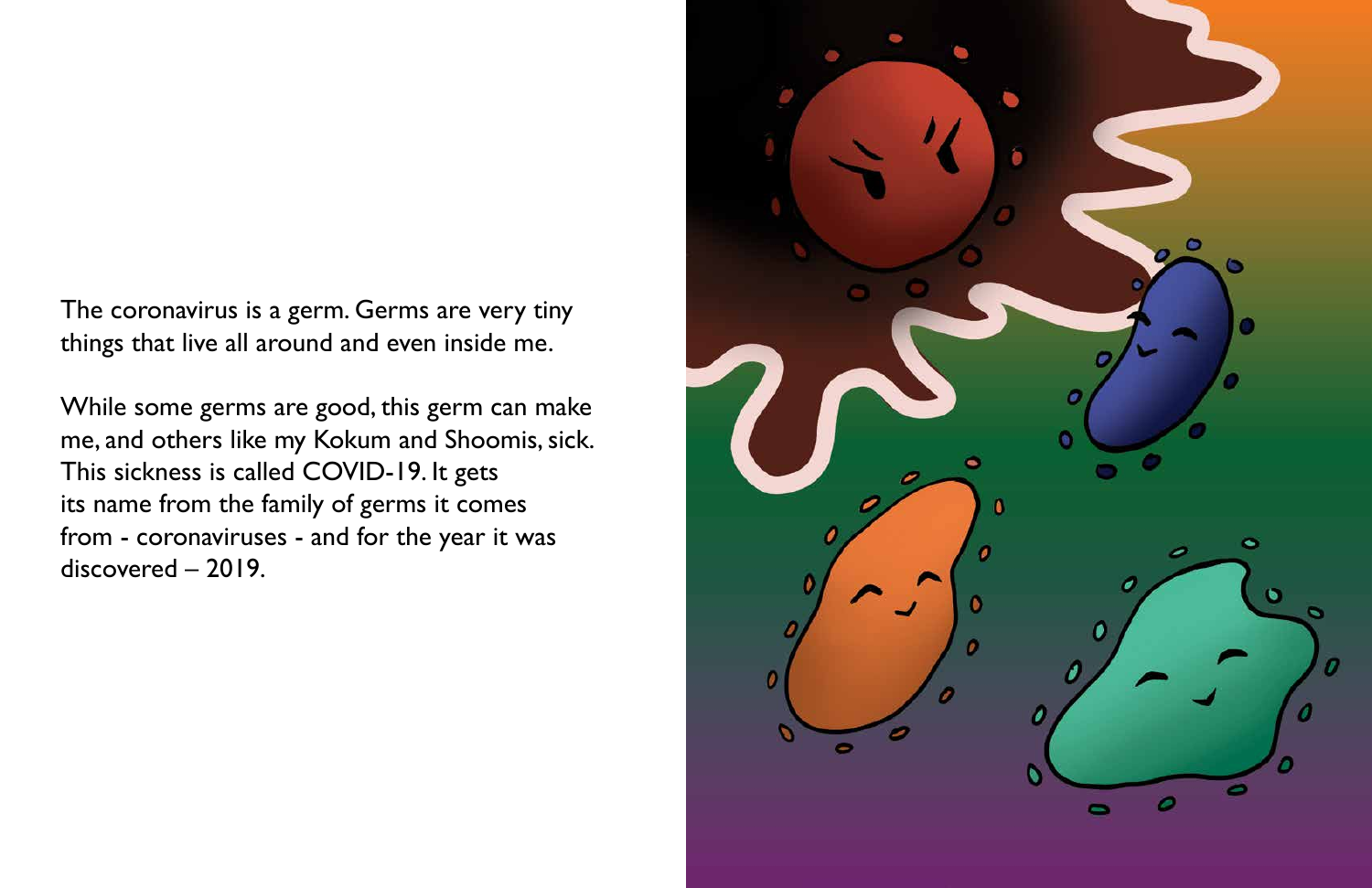

If someone has this germ in their body, it can make them cough, run a fever and sometimes even have some trouble breathing.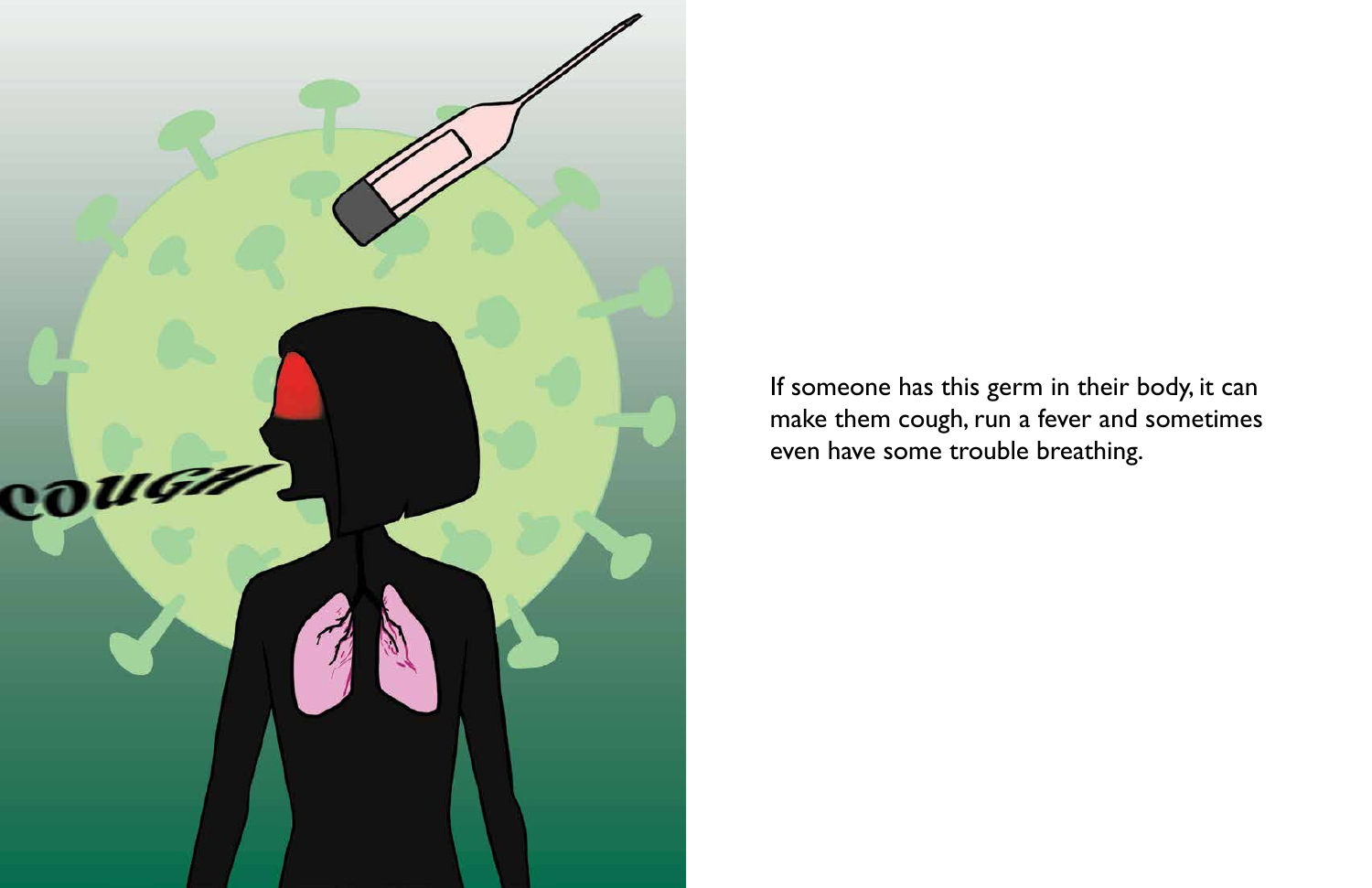

Many people who get COVID-19 stay away from other people to keep them safe. They are often able to feel better soon without needing to go to the nursing station.

Some people may need extra help to get well again. That may mean that they have to leave the community to go see a doctor.

The voice on the radio says that there is a lot we can do to stay safe and healthy.

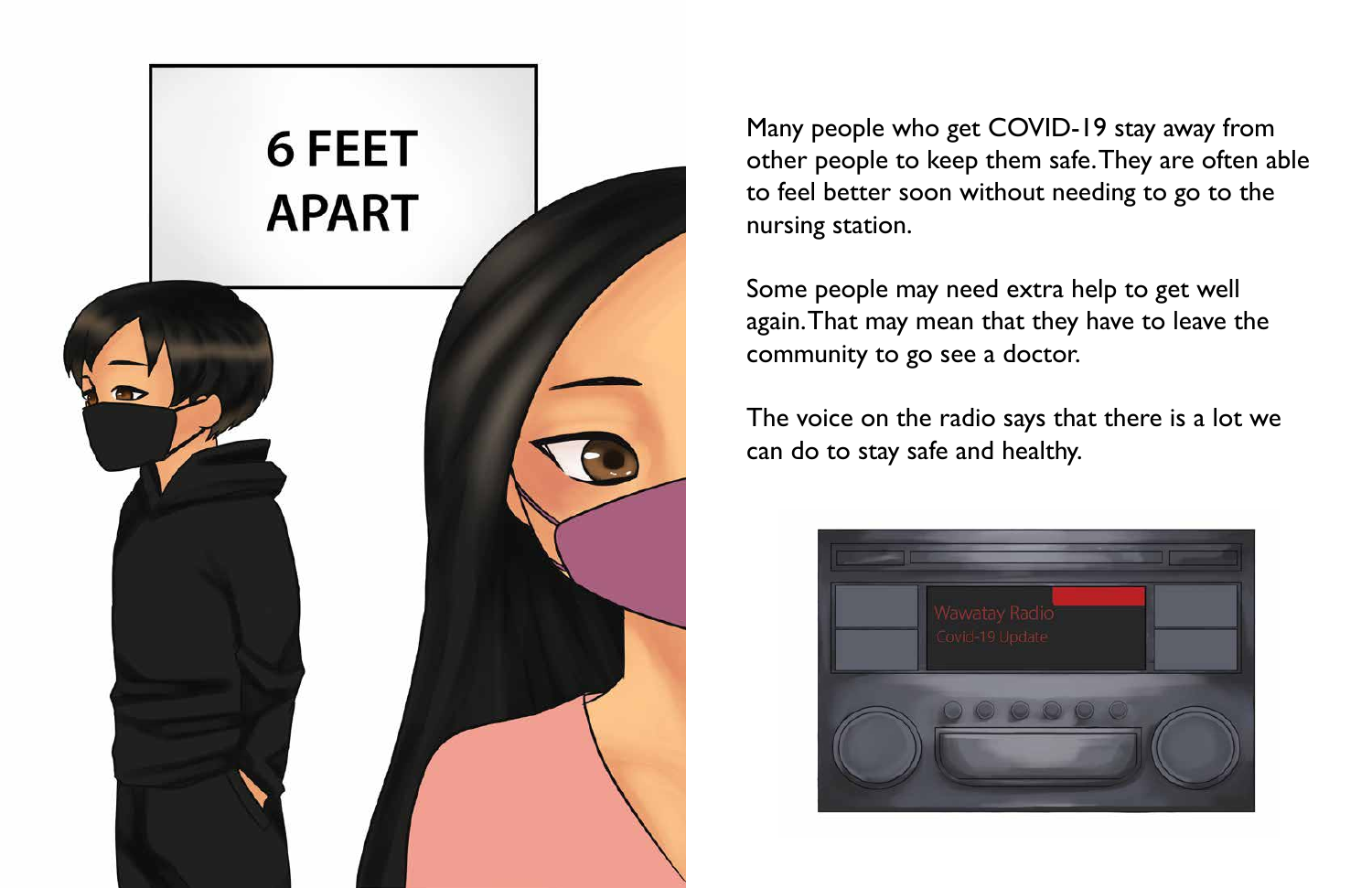

I make sure I wash my hands before I help Mama in the kitchen and before I eat my meals.

I wash my hands after I use the toilet and anytime I notice that they are dirty.

When I wash my hands, I make sure to use warm water and soap. I make sure to wash my hands for 20 seconds – that way I know I scrubbed all the bad germs away.

To help me remember, I'll sing 'Happy Birthday' or the alphabet song twice.

I can use hand sanitizer instead of soap and water if my hands don't look dirty.

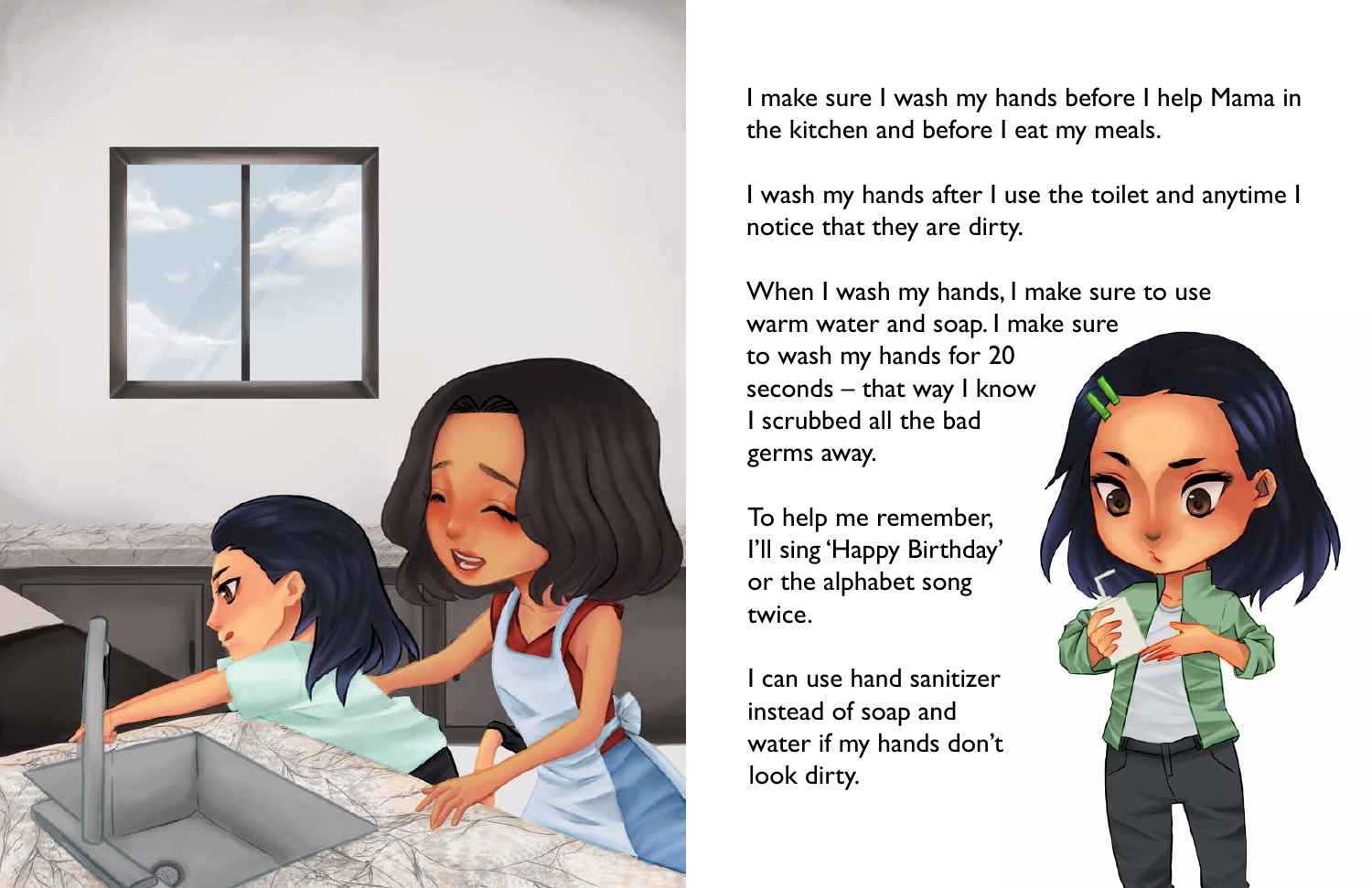

Whenever I have to cough or sneeze, I make sure to do so into my elbow or into a tissue. If I use a tissue, I make sure to throw it away and then go and wash my hands right away.

I try not to touch my face. I have been told that this is one of the ways I can get sick, by touching my face when my hands are dirty. So, I try not to touch it.

It makes me feel good that all of these things that I am doing are helping keep me, my family and my community safe and healthy.

While many of the people who get COVID-19 have a cough or run a fever, there are some people who feel fine. This can make it hard to know where the coronavirus is hiding.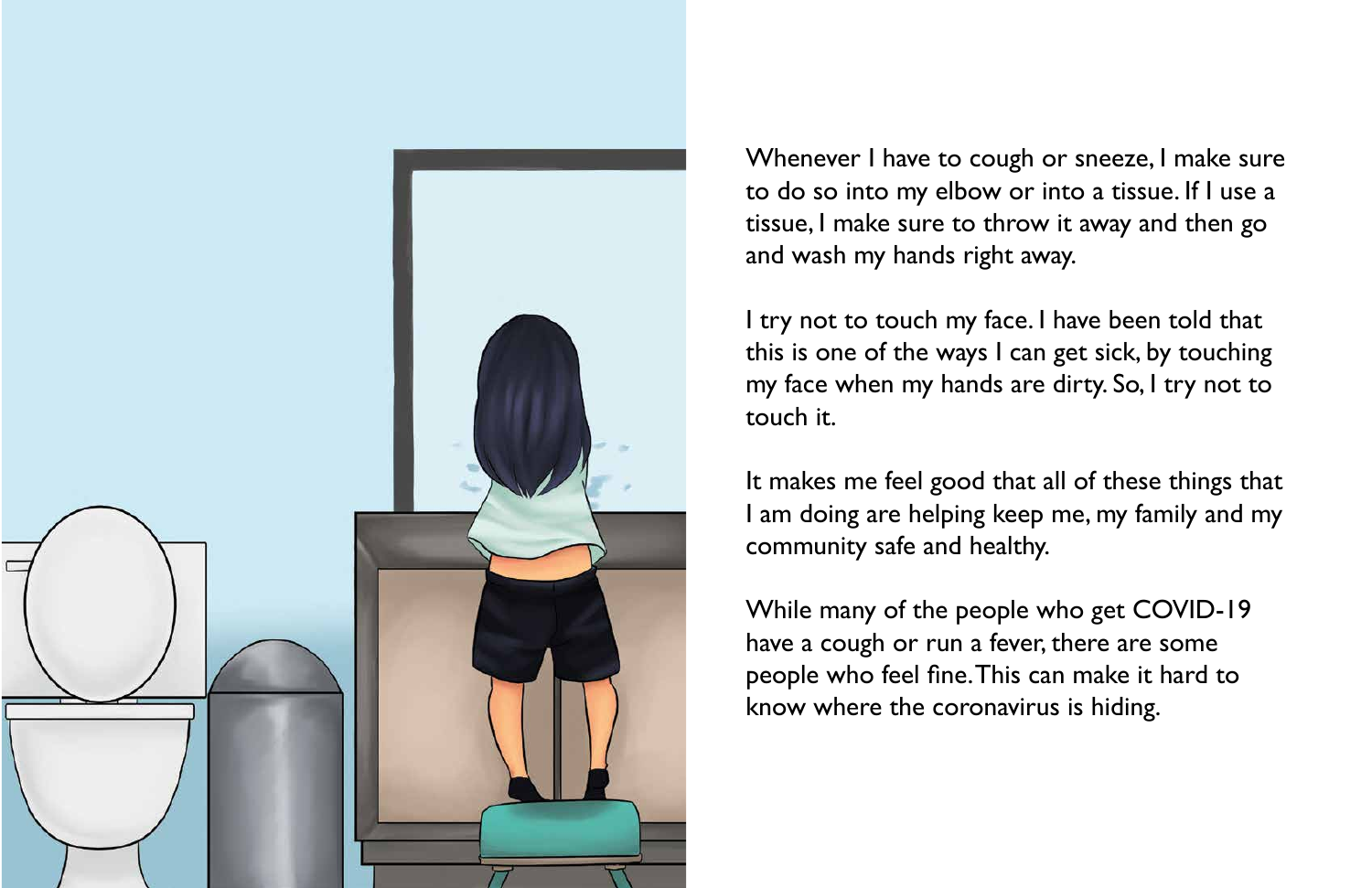The school and community centre in my community have closed. While we often have different gatherings and fun events in our community, these have all been cancelled or postponed.

My family tells me that's because this coronavirus can spread easily from person to person.

Because of this, even though I wash my hands, cough into my elbow and don't touch my face, I have to stay home.

By staying home, I am keeping myself and others safe and healthy.

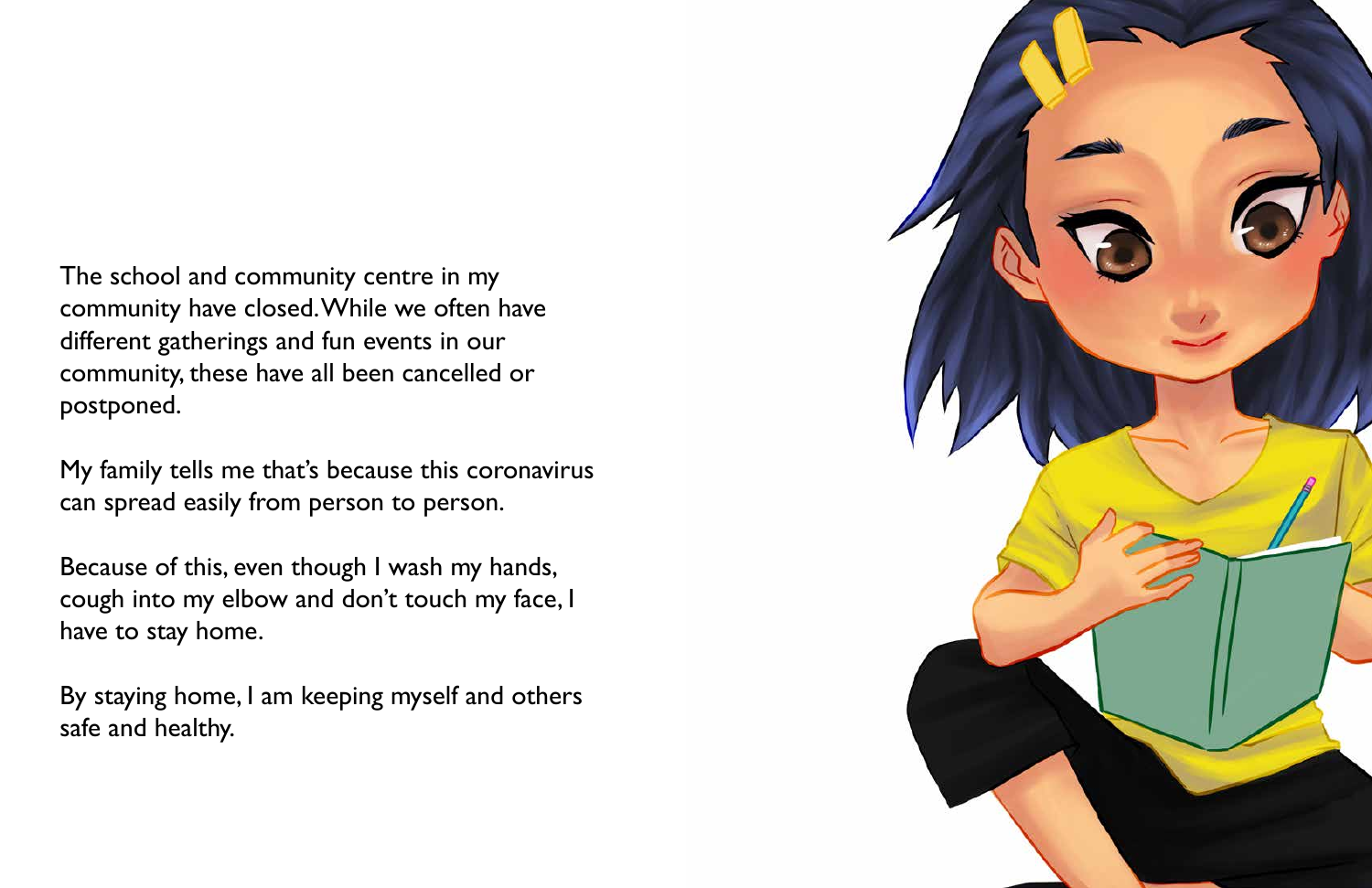## Even though I have to stay home, I have lots to do.



My teachers have sent me work that I can do at home.

I am able to draw and make crafts for my Kokum that I can give to her later.

I get to spend more time with people in my house, playing games, reading stories and preparing and eating meals together.

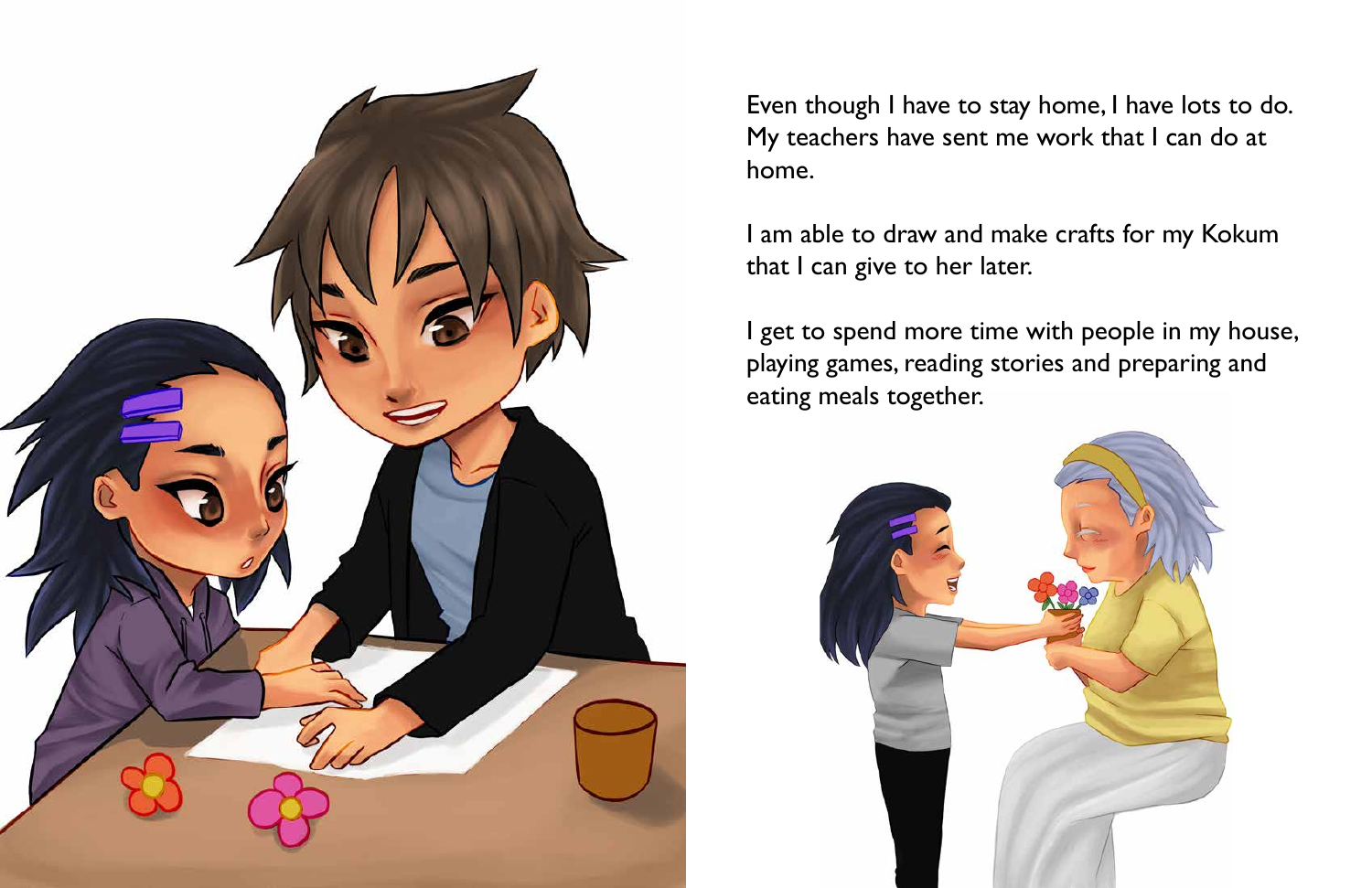

My Dad takes me outside to hunt and fish. He says that as long as we stay at least 2 metres away from others in our community that it is okay to be outside.

I have even been learning some grown-up things, like how to help keep our home clean and grow plants in our yard.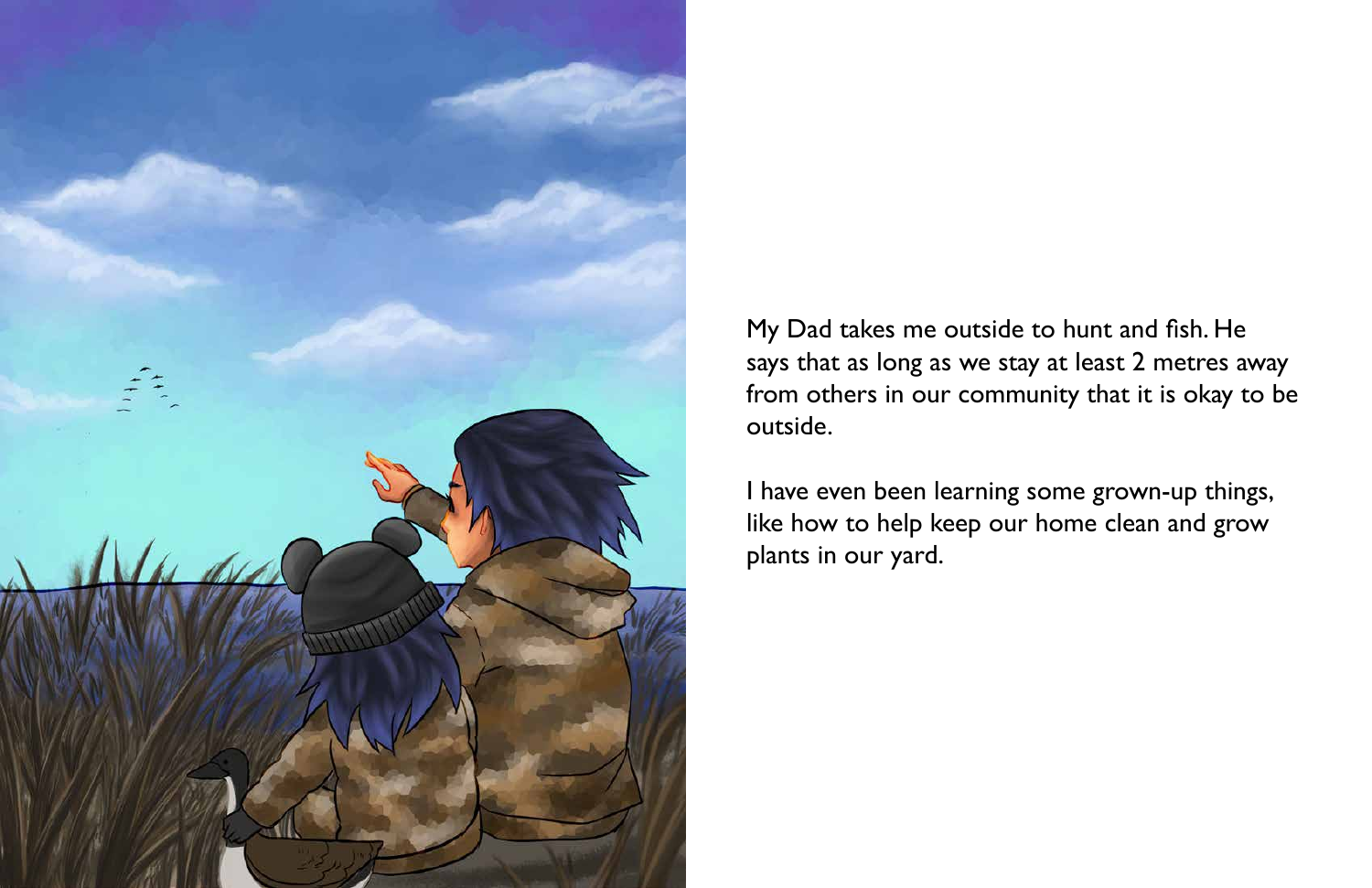

By staying home, I also have more time to practice words that I learned from my Elders.

| Aani  |
|-------|
| Nim   |
| Miigy |
| Mina  |
|       |

iin, Boozhoo i<mark>no-ay</mark>aa wech awaa gigawaabamin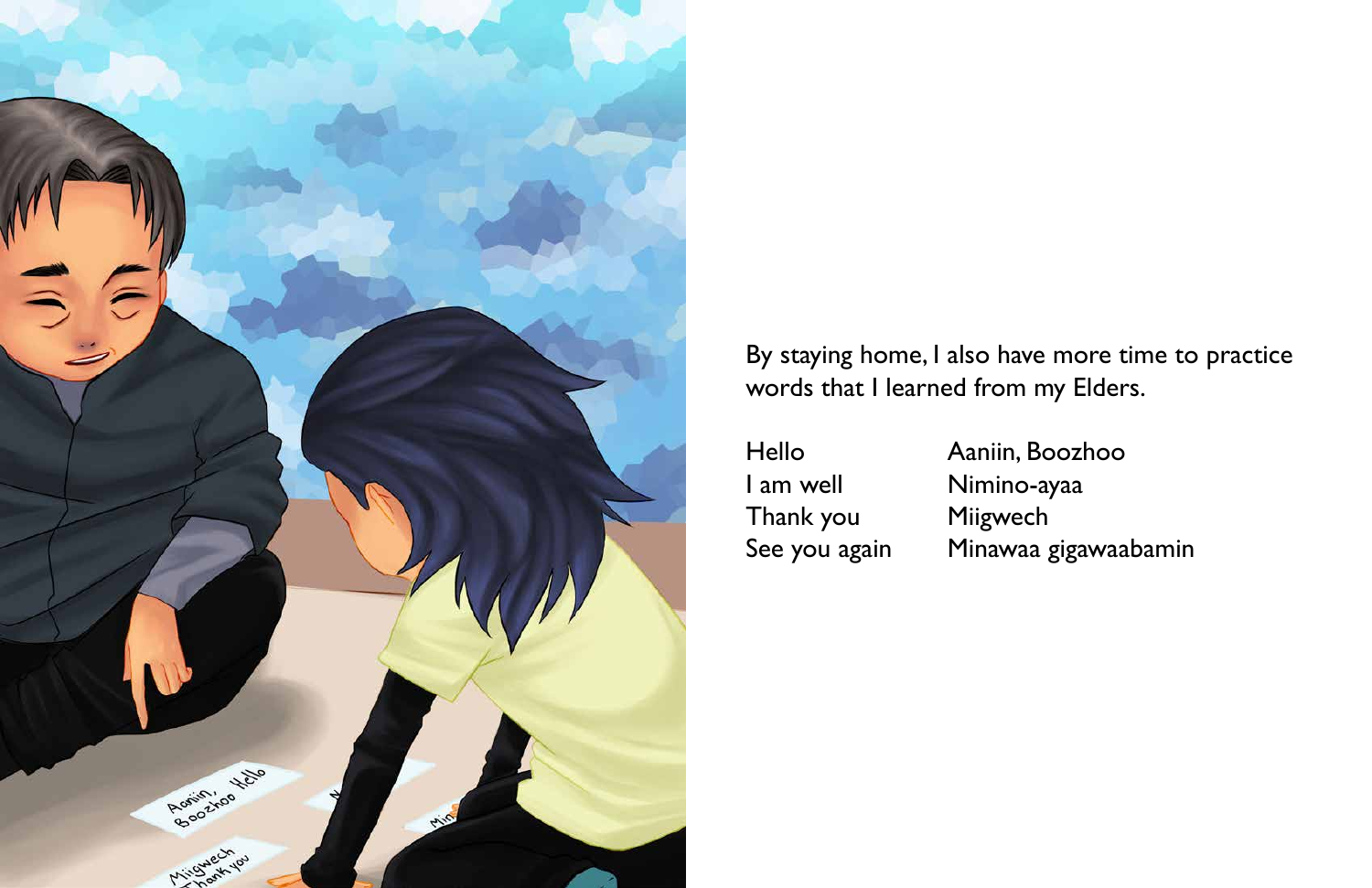

Even though I have lots of things to do, I sometimes feel angry, sad or bored.

My family says that it is okay to feel these things. They feel these things too.

But rather than stay angry, sad or bored, they try to think of all the things that make them glad.

I am glad that there are brave people in and outside my community working to keep us healthy and find a treatment.

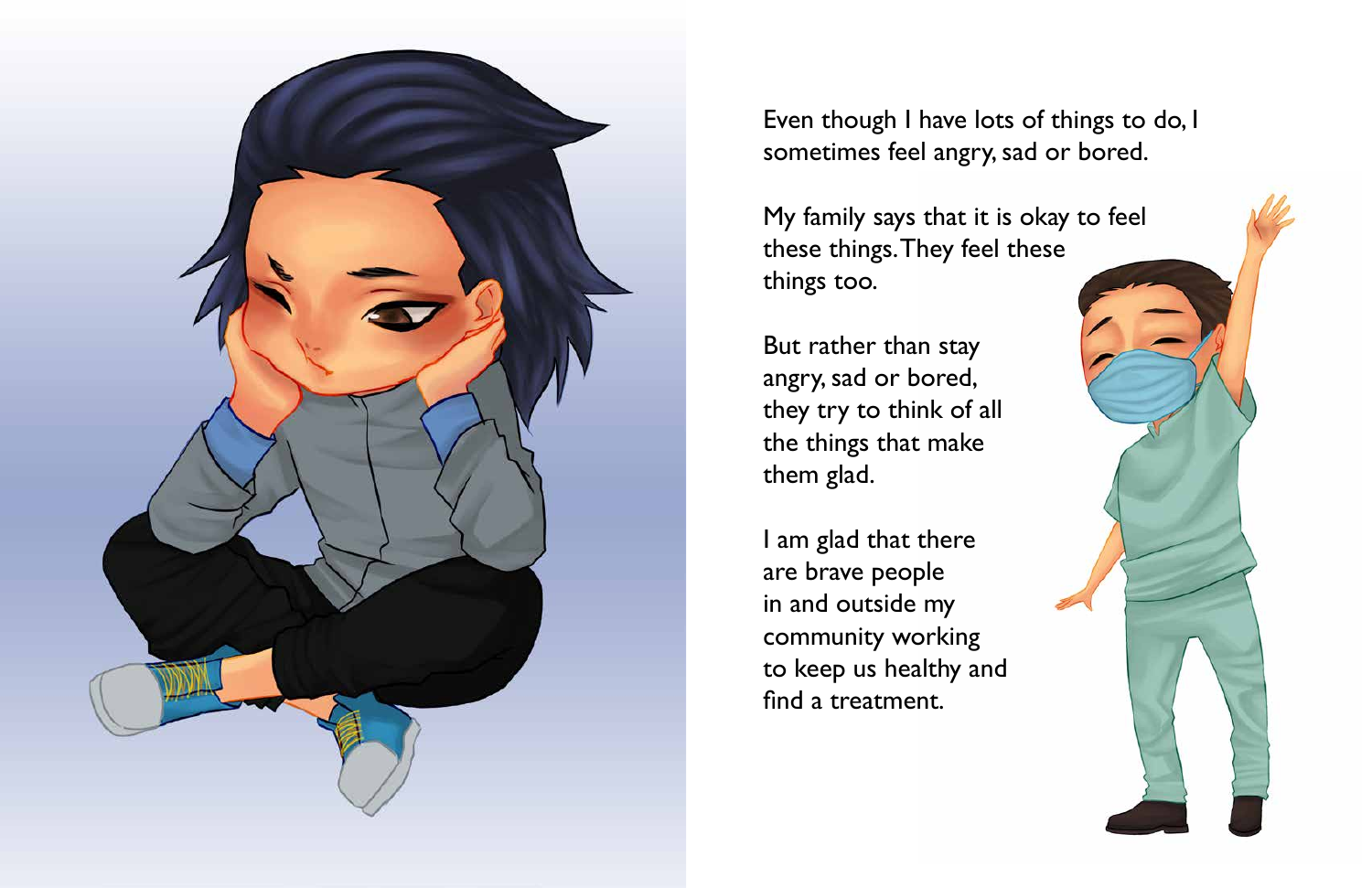I am glad for the technology that allows me and my family to talk with or video call our friends and family.

I am glad for my family, that give me fun things to do and keep me safe and healthy.

I am glad to be strong, safe and healthy.

I know this coronavirus will go away soon.

Which is why I will continue to do my part to keep myself and my community safe and healthy.